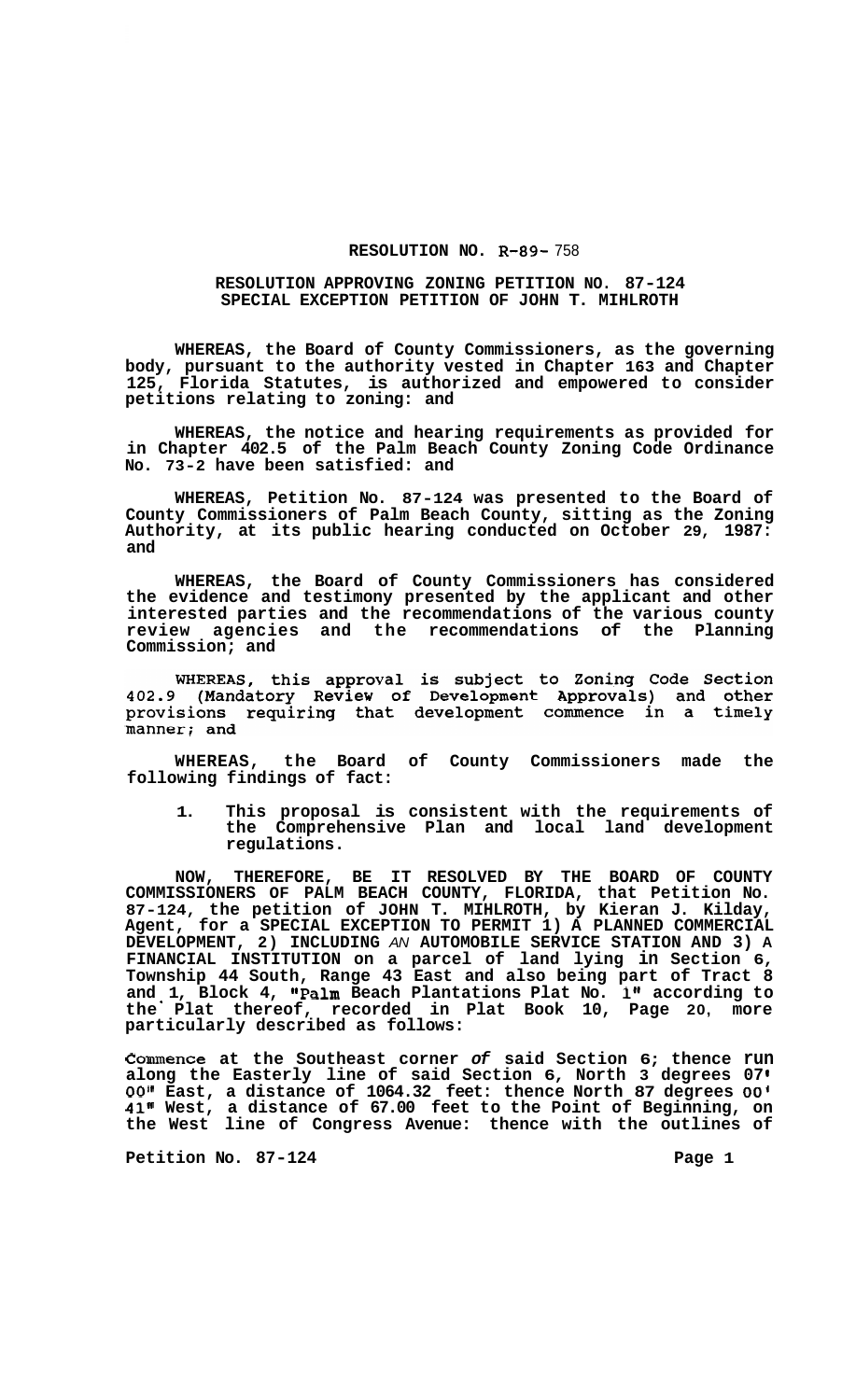Parcel 1 of Book 3917, Page 7, South 3 degrees 07' 00" West, a **distance of 187** *.OO* **feet: thence North 87 degrees** *00'* **41'' West, a distance 596.28 feet; thence with a portion of the West line of O.R. Book 1371, Page 395, North 2 degrees 59' 19" East 685.81 feet: thence along the South line of Summit Boulevard as shown on Palm Beach County Florida Engineering Department Drawing No. 894124, Sheet 6 of 8, South 88 degrees** *00'* **28" East a distance of 185.85 feet; thence South 84 degrees 49' 40' East a distance of 180.28 feet: thence South 88 degrees** *00'* **28" East, a distance of 81.88 feet; thence with the outlines of O.R. Book 1590, Page 492, South 3 degrees 07' 0O1' West, a distance of 190.00 feet; thence South 88 degrees** *00'* **28" East, a distance of 150.00 feet; thence along the West line of Congress Avenue as shown on State of Florida State Road Department Right-of-way Map Section No. 93580- 2601, Sheet 7 of 8, South 3 degrees 07 OO'I West a distance of** , **309.20 feet to the Point of Beginning, located approximately 170 feet from the southwest corner of the intersection of Summit Boulevard and Congress Avenue, in a CG-General Commercial Zoning District, was approved as advertised, subject to the following conditions:** 

- **1. Prior to site plan approval, the site plan shall be amended to indicate the following:** 
	- **a. Required number of trees.**
	- **b. Relocation of the 60,000 square foot bank building southward to accommodate improved circulation and distribution of parking in the northern portion of the site, acceptable to the Palm Beach County Zoning Division and the Palm Beach County Traffic Division.**
	- **c. Increased landscaping along the eastern property line. This shall include 10-12 foot canopy trees spaced 25 feet on center supplemented with hedge material 36 inches high spaced 24 inches on center.**
	- **d. Realignment of the 2 story office building or the eastern 30 foot ingress/egress to accommodate safe and smooth traffic flow and an identifiable entrance to the site.**
	- **e. Relocation of the several sabal palms on site to a required landscape area.**
- **2. The developer shall retain the stormwater runoff in accordance with all applicable agency requirements in effect at the time of the permit application. However, at a minimum, this development shall retain onsite three (3) inches of the stormwater runoff generated by a three (3) year-one (1) hour storm as required by the**  Permit Section, Land Development Division.

Petition No. 87-124 **Page 2 Page 2**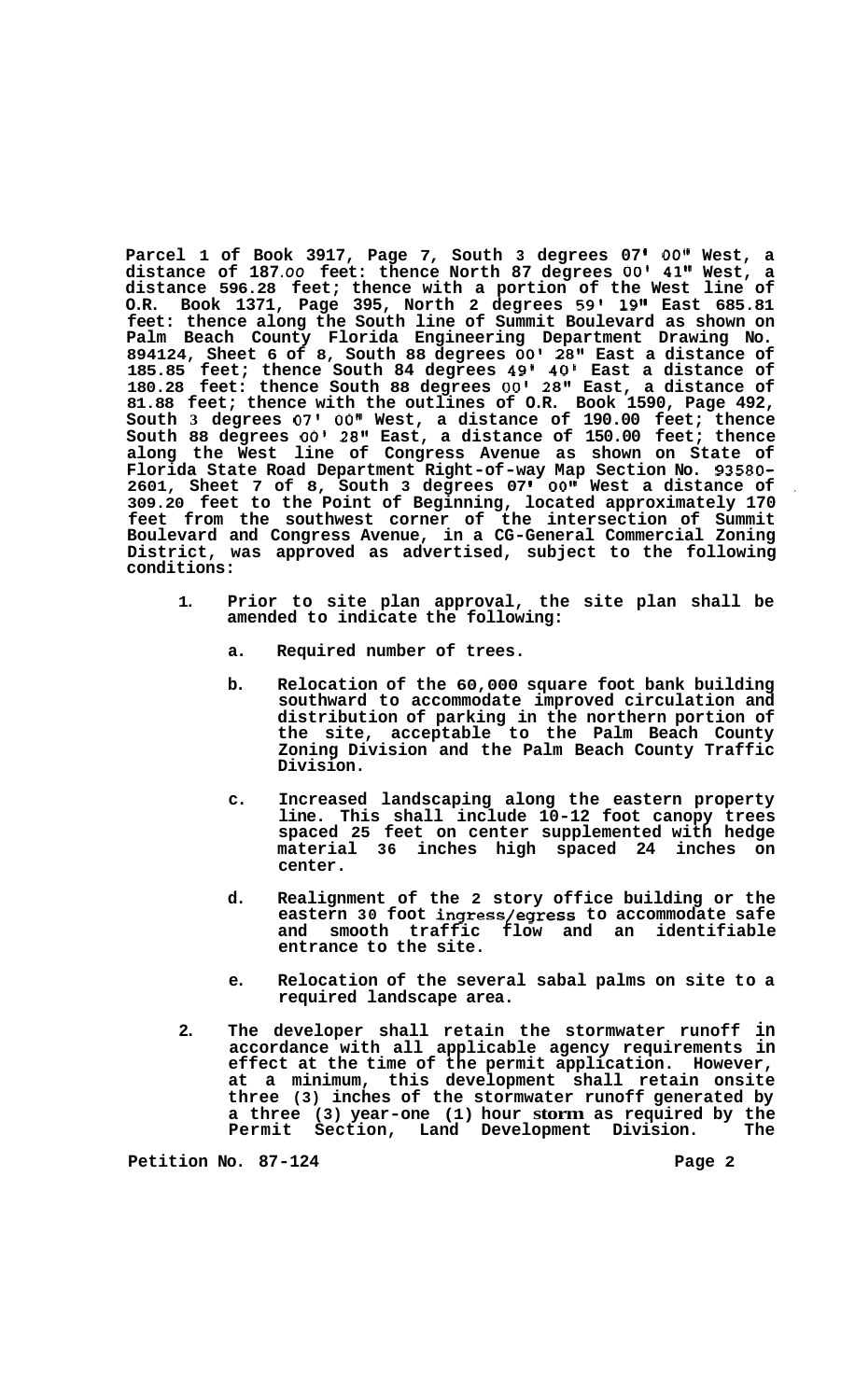**drainage system shall be maintained in an acceptable condition as approved by the County Engineer. In the event that the drainage system is not adequately maintained as determined by the County Engineer, this matter will be referred to the Code Enforcement Board for enforcement.** 

- **3. The property owner shall convey for the ultimate rightof -way of:** 
	- **a. The necessary Right-of-way for the intersection of Congress Avenue and Summit Boulevard.**
	- **b. Summit Boulevard, 59.25 feet from centerline, for a distance of 150 feet from the subject property, plus the appropriate tapers to be determined by the Palm Beach County Engineering Department, as approved by the Palm Beach County Engineering Department, all within 90 days of the approval of the Resolution approving this project or prior to issuance of the Building Permit, whichever shall first occur.**
- **4. The property owner shall construct:** 
	- **a. A left turn lane, south approach on Congress Avenue at the project 's north entrance in accordance with Florida Department of Transportation approval. If such a permit cannot be obtained, relocate the north entrance a distance of 60 feet to the north subject to approval by the County Engineer and the Florida Department of Transportation concurrent with onsite paving and drainage improvements.**
	- **b. A right turn lane, west approach and a left turn lane approach south at Summit Boulevard and the project's existing turnout.**
- **5. The property owner shall pay a Fair Share Fee in the**  amount and manner required by the **"Fair** Share **Contribution for Road Improvements Ordinance" as it presently exists** or **as it may from time to time be amended. The Fair Share Fee for this project presently is \$62,126.00 (2,319) trips x \$26.79 per trip). A surcharge of \$15,532 for total funds of \$77,678 shall be paid prior to the issuance of first buidling permit or prior to February 1, 1988.**
- **6. Generation and disposal of hazardous effluents into sanitary sewerage system shall be prohibited unless adequate pretreatment facilities approved by the Florida Department of Environmental Regulation (FDER) and Agency responsible for sewage works are constructed**

**Petition No. 87-124** Page 3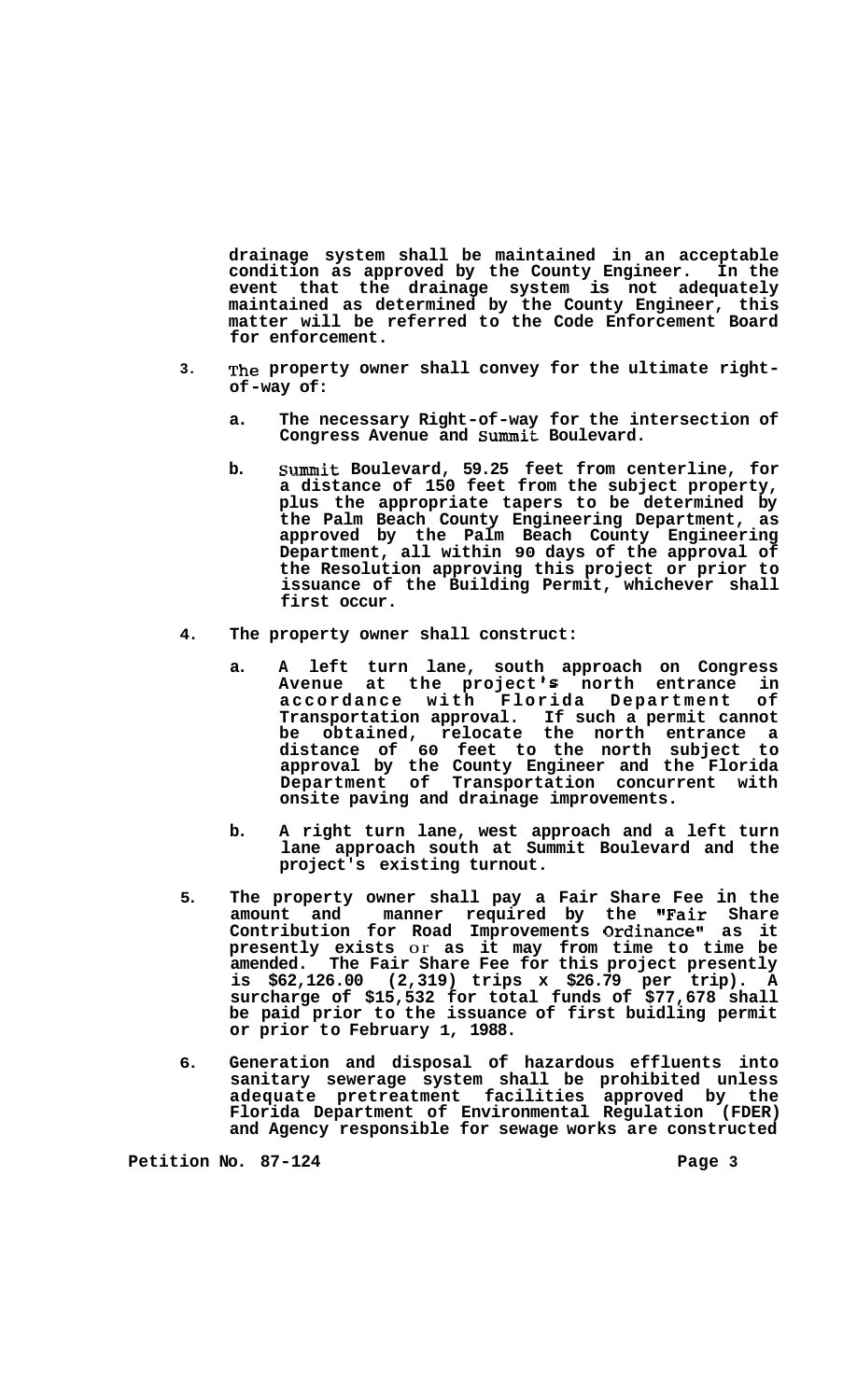and used by project tenants or owners generating such effluents.

- *7.*  Since sewer service is available to the property, septic tanks shall not be approved for use on said property.
- **8.**  Since water service is available to the property, a potable water well shall not be approved for water use on said property.
- **9.**  Prior to site plan certification, petitioner shall present evidence of preliminary approval of its surface water management plan by South Florida Water Management District.
- **10.**  No off premises or billboard-type signs shall be permitted on the site.
- **11.**  Repave the existing north-south roadway concurren: with the paving and drainage plan.
- **12.**  Proposed project shall be limited to a maximum of *60,000* square foot bank with three **(3)** drive-in t'zllers plus a maximum **of 18,338** square feet of professional office building (no medical offices).
- **13.**  The common driveway for the subject site shall not be used for drainage purposes (i.e., catch basinsor retention).
- **14.**  Prior to site plan certification, petitioner shall record a Unity of Control Agreement covering the entire site. Evidence of this recorded Unity shall be submitted simultaneously with the site plan certification application.